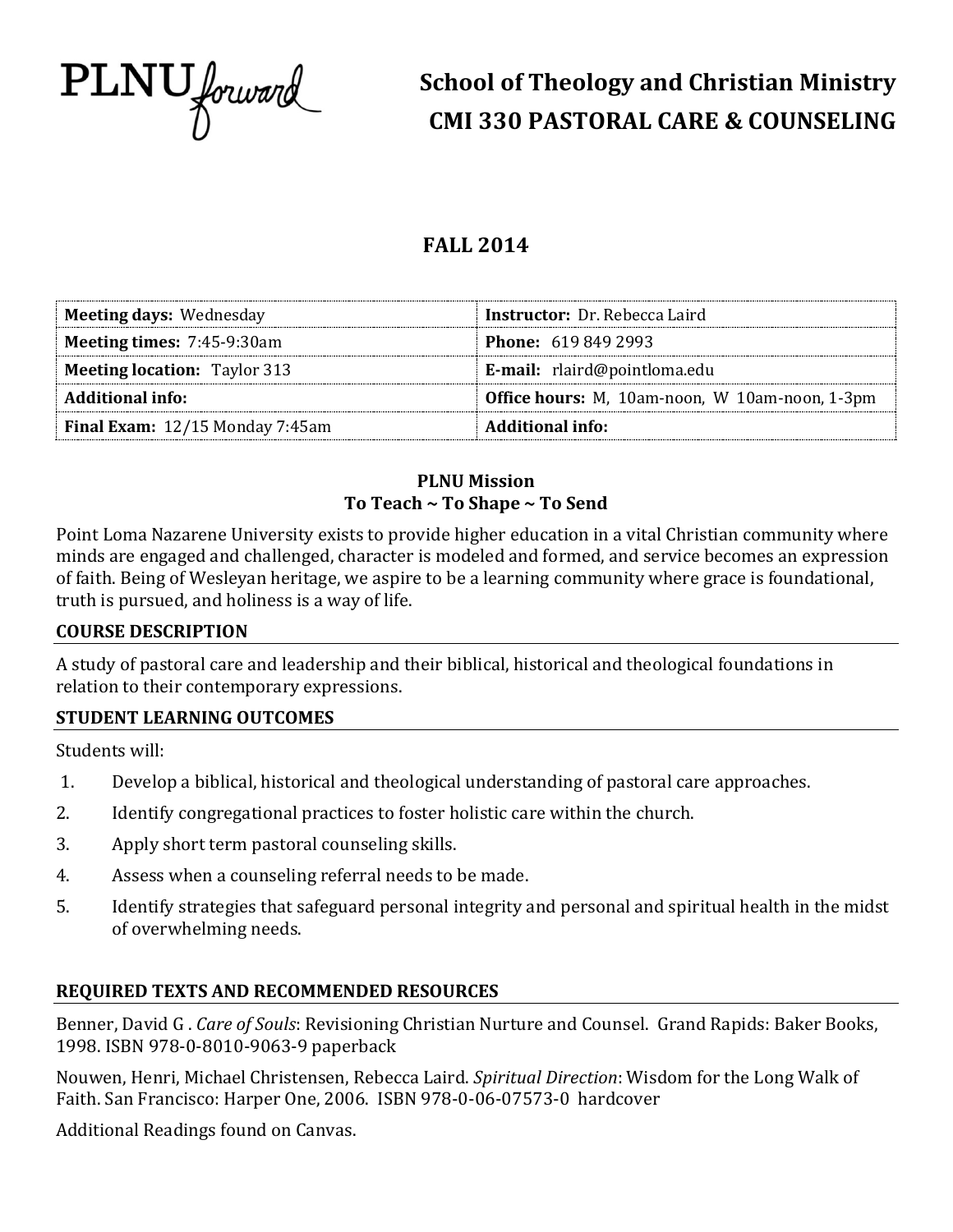## **ATTENDANCE AND PARTICIPATION**

Regular and punctual attendance at all classes is considered essential to optimum academic achievement. If the student is absent from more than 10 percent of class meetings, the faculty member has the option of filing a written report which may result in de-enrollment. If the absences exceed 20 percent, the student may be de-enrolled without notice. If the date of de-enrollment is past the last date to withdraw from a class, the student will be assigned a grade of W or WF consistent with university policy in the grading section of the catalog. See **Academic Policies** in the undergrad student catalog.

## **2 absences exceed 10% of the course. Final grades will be reduced by ½ grade point at the 3rd absence. Students will be de-enrolled if a 4th absence occurs. Two tardies or leaving early will be counted as an absence.**

## **INCOMPLETES AND LATE ASSIGNMENTS**

All assignments are to be submitted/turned in by the beginning of the class session when they are due including assignments posted in Canvas.

#### **ACADEMIC DISHONESTY**

Students should demonstrate academic honesty by doing original work and by giving appropriate credit to the ideas of others. As stated in the university catalog, "Academic dishonesty is the act of presenting information, ideas, and/or concepts as one's own when in reality they are the results of another person's creativity and effort. Such acts include plagiarism, copying of class assignments, and copying or other fraudulent behavior on examinations. A faculty member who believes a situation involving academic dishonesty has been detected may assign a failing grade for a) that particular assignment or examination, and/or b) the course." See **Academic Policies** in the undergrad student catalog.

#### **ACADEMIC ACCOMMODATIONS**

While all students are expected to meet the minimum academic standards for completion of this course as established by the instructor, students with disabilities may require academic accommodations. At Point Loma Nazarene University, students requesting academic accommodations must file documentation with the [Disability Resource Center](http://www.pointloma.edu/experience/offices/administrative-offices/academic-advising-office/disability-resource-center) (DRC), located in the Bond Academic Center. Once the student files documentation, the Disability Resource Center will contact the student's instructors and provide written recommendations for reasonable and appropriate accommodations to meet the individual needs of the student. Se[e Academic Policies](http://www.pointloma.edu/experience/academics/catalogs/undergraduate-catalog/point-loma-education/academic-policies) in the undergrad student catalog.

#### **FERPA POLICY**

In compliance with federal law, neither PLNU student ID nor social security number should be used in publically posted grades or returned sets of assignments without student written permission. This class will meet the federal requirements by (each faculty member choose one strategy to use: distributing all grades and papers individually; requesting and filing written student permission; or assigning each student a unique class ID number not identifiable on the alphabetic roster.). Also in compliance with FERPA, you will be the only person given information about your progress in this class unless you have designated others to receive it in the "Information Release" section of the student portal. See Policy [Statements](http://www.pointloma.edu/experience/academics/catalogs/undergraduate-catalog/policy-statements) in the undergrad student catalog.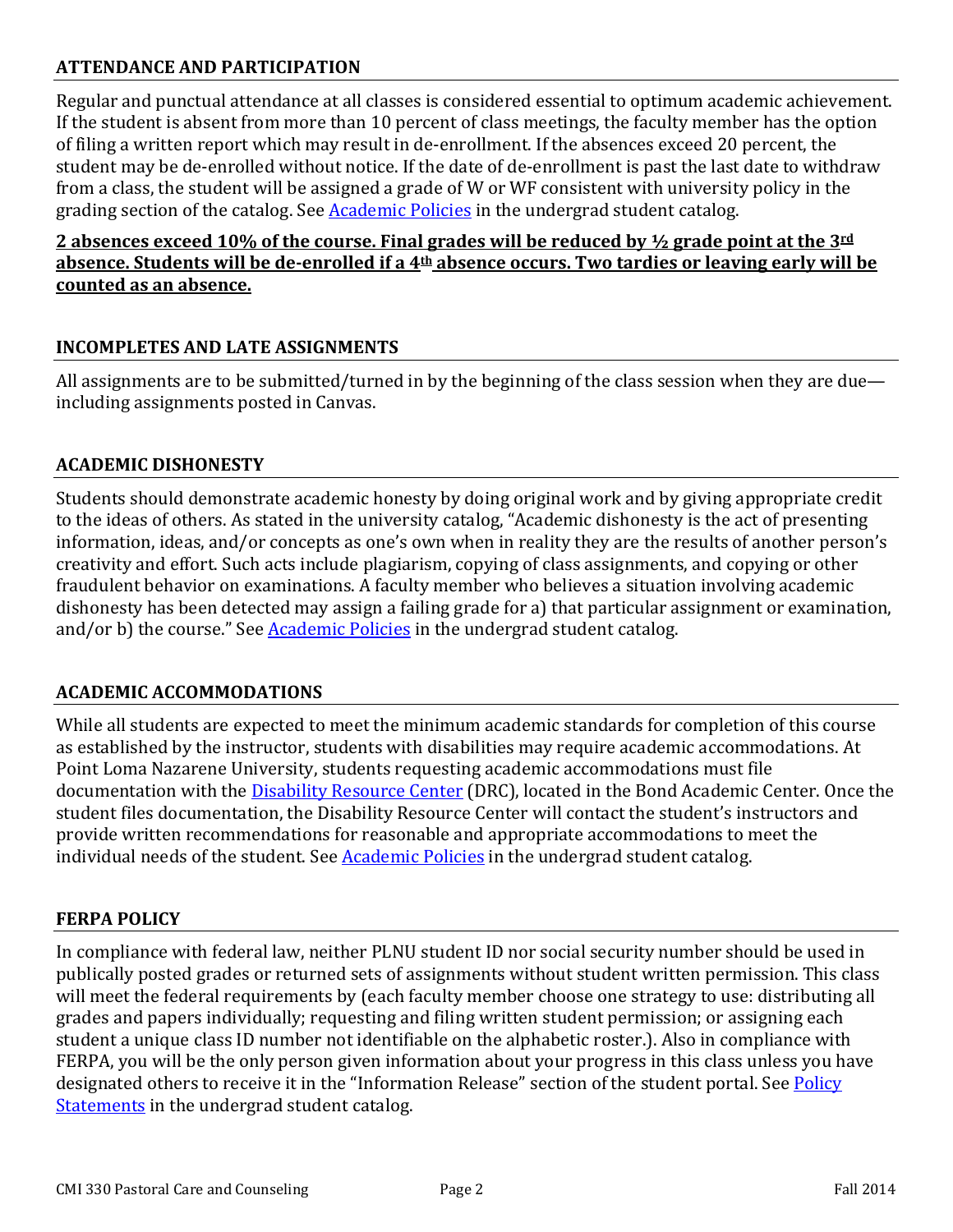#### **FINAL EXAMINATION POLICY**

Successful completion of this class requires taking the final examination **on its scheduled day**. The final examination schedule is posted on the [Class Schedules](http://www.pointloma.edu/experience/academics/class-schedules) site. No requests for early examinations or alternative days will be approved.

#### **USE OF TECHNOLOGY**

Point Loma Nazarene University encourages the use of technology for learning, communication, and collaboration. It is the responsibility of the student to check Canvas in advance of each class and submit work as instructed.

#### **USE OF INCLUSIVE LANGUAGE**

\_\_\_\_\_\_\_\_\_\_\_\_\_\_\_\_\_\_\_\_\_\_\_\_\_\_\_\_\_\_\_\_\_\_\_\_\_\_\_\_\_\_\_\_\_\_\_\_\_\_\_\_\_\_\_\_\_\_\_\_\_\_\_\_\_\_\_\_\_\_\_\_\_\_\_\_\_\_\_\_\_\_\_\_\_\_\_\_\_\_\_\_\_\_\_\_\_\_\_\_\_\_\_\_\_\_\_\_\_\_\_\_\_\_\_\_\_ The School of Theology and Christian Ministry is committed to the equality of women and men. Recognizing that people have often used the English language in ways that imply the exclusion or inferiority of women, the SoTCM urges students, faculty and staff to avoid sexist language in public discourse, in classroom discussion, and in their writings.

**\_\_\_\_\_\_\_\_\_\_\_\_\_\_\_\_\_\_\_\_\_\_\_\_\_\_\_\_\_\_\_\_\_\_\_\_\_\_\_\_\_\_\_\_\_\_\_\_\_\_\_\_\_\_\_\_\_\_\_\_\_\_\_\_\_\_\_\_\_\_\_\_\_\_\_\_\_\_\_\_\_\_\_\_\_\_\_\_\_\_\_\_\_\_\_\_\_\_\_\_\_\_\_\_\_\_\_\_**

#### **ASSESSMENT**

| <b>ASSIGNMENT</b>                                                     | <b>POINTS</b> | <b>DESCRIPTION</b>                                                                                                                                                        |
|-----------------------------------------------------------------------|---------------|---------------------------------------------------------------------------------------------------------------------------------------------------------------------------|
| <b>DEVOTIONAL</b><br><b>LEADERSHIP</b>                                | 25            | Lead opening<br>devotional on key<br>scripture text for the<br>day                                                                                                        |
| <b>D-BOARD POSTS</b><br>(10)                                          | 100           | Post by 5pm the day<br>before class informed<br>by class readings and<br>lectures.                                                                                        |
| <b>SELF-CARE AND</b><br><b>RULE OF LIFE</b>                           | 25            | See form on Canvas.<br>This will be filled out<br>at beginning of<br>semester and revised<br>at the end.                                                                  |
| <b>RETREAT</b><br><b>LEADERSHIP</b>                                   | 50            | Each student will<br>have a leadership<br>role at the Nov 1<br>Saturday retreat                                                                                           |
| <b>RETREAT</b><br>ASSESSMENT                                          | 25            | See form on Canvas.                                                                                                                                                       |
| <b>JOURNAL ARTICLE</b><br><b>SUMMARY AND</b><br><b>PRESENTATION</b>   | 50            | Two page summary<br>with bibliography<br>turned in via Canvas.<br>Presentation must<br>include material from<br>articles and internet<br>research posted to<br>class Wiki |
| <b>CARE GROUP</b><br><b>LEADERSHIP FOR</b><br><b>CMI STUDENTS (5)</b> | 50            | Each student will<br>lead a small group of<br>CMI 160 students.                                                                                                           |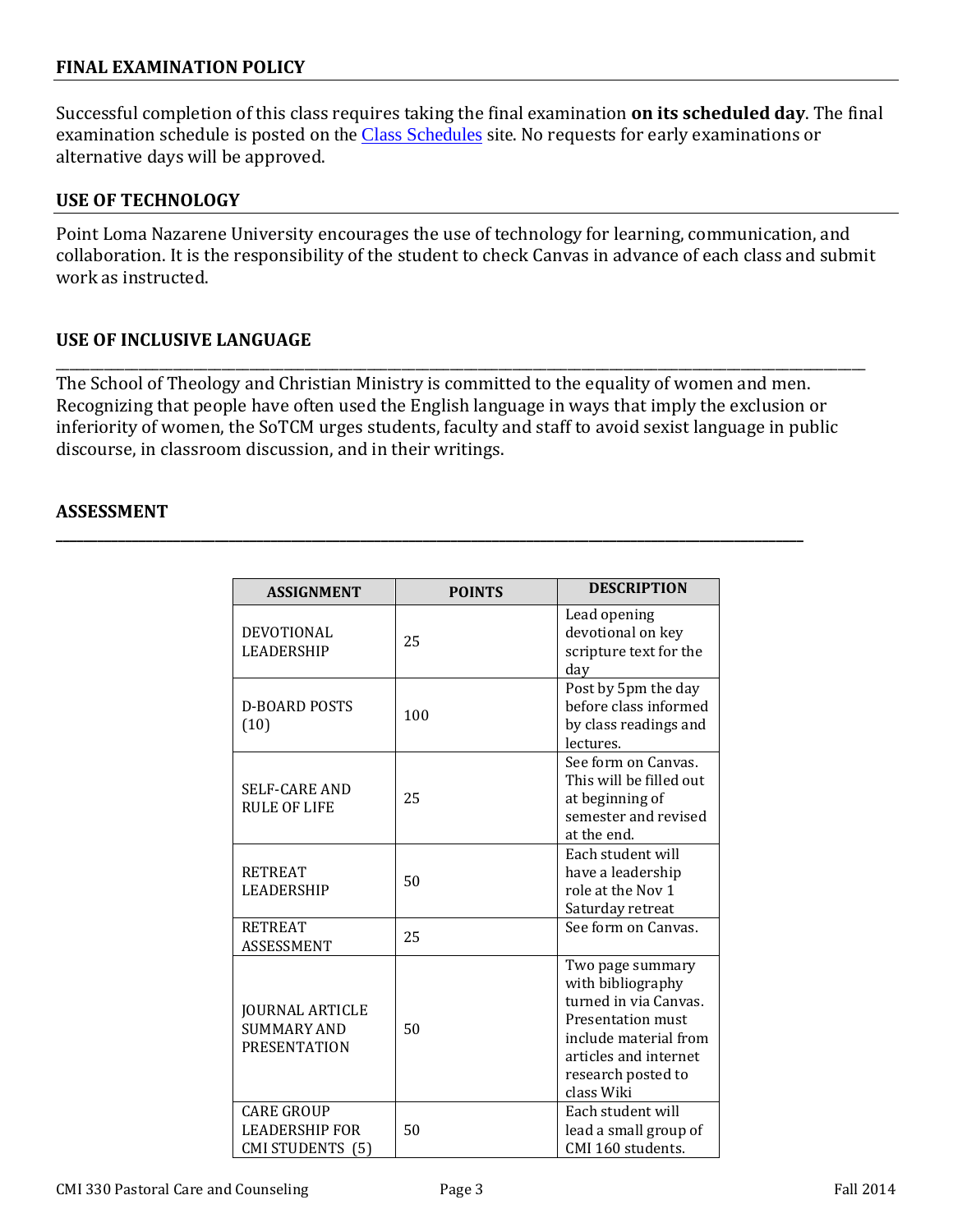|                       |     | You will meet or<br>check in with each<br>person 5 times<br>during the semester<br>(retreat counts as 1<br>time) |
|-----------------------|-----|------------------------------------------------------------------------------------------------------------------|
| PASTORAL PRAYER       | 25  | Write a pastoral<br>prayer according to<br>instructions on<br>Canvas                                             |
| VERBATIM              | 25  | Write up a verbatim<br>of a conversation<br>with someone on<br>image of God.<br>Instructions on<br>Canvas        |
| MIDTERM EXAM          | 100 | Take home exam                                                                                                   |
| FINAL EXAM            | 100 | Oral exam                                                                                                        |
| <b>TOTAL POSSIBLE</b> | 575 |                                                                                                                  |

#### **GRADING**

Grading scale: 94-100% A; 90-93, A-; 87-89, B+; 83-86, B; 80-82, B-; 77-79, C+;

73-76, C; 69-72, C-; 66-68, D+; 62-66, D; 58-61, D-; below 57.5% F.

#### **COURSE SCHEDULE AND ASSIGNMENTS**

| <b>DATE</b> | <b>IN CLASS</b>                                                                                                        | <b>WORK DUE PRIOR TO CLASS</b>                                                                    |
|-------------|------------------------------------------------------------------------------------------------------------------------|---------------------------------------------------------------------------------------------------|
| 9/3         | Course Overview and Introduction:<br>What is Pastoral Care?<br>Biblical Foundations, Ezekiel 34, Ps.<br>23 and John 10 | <b>BUY BOOKS</b><br><b>PUT SAT OCT 4</b><br>9am-2pm on your calendars-required class retreat      |
| 9/10        | Care of the Soul, Historical<br><b>Understanding and Modern</b><br>Challenges<br>John 3:16-17; 14:1-2                  | Read Benner, Chapters 1-3<br>Post to D-board prior to class                                       |
| 9/17        | Psychology and Spirituality: Caring<br>for Mind, Body and Spirit<br>2 Cor. 5:1-5<br>Form CMI 160 groups                | Read Benner,<br>Chapters 4-6<br>Personal Self-Care/Rule of Life DUE                               |
| 9/24        | Giving and Receiving Soul Care<br>Initial Retreat Planning In Class<br>Gal. 5:22-28                                    | Read Benner,<br>Chapters 7-8<br>Post to D-Board prior to class<br>Meet with your CMI 160 students |
| 10/1        | Forms of Christian Soul Care                                                                                           | Read Benner,<br>Chapters 9-11<br>Post to D-board prior to class                                   |